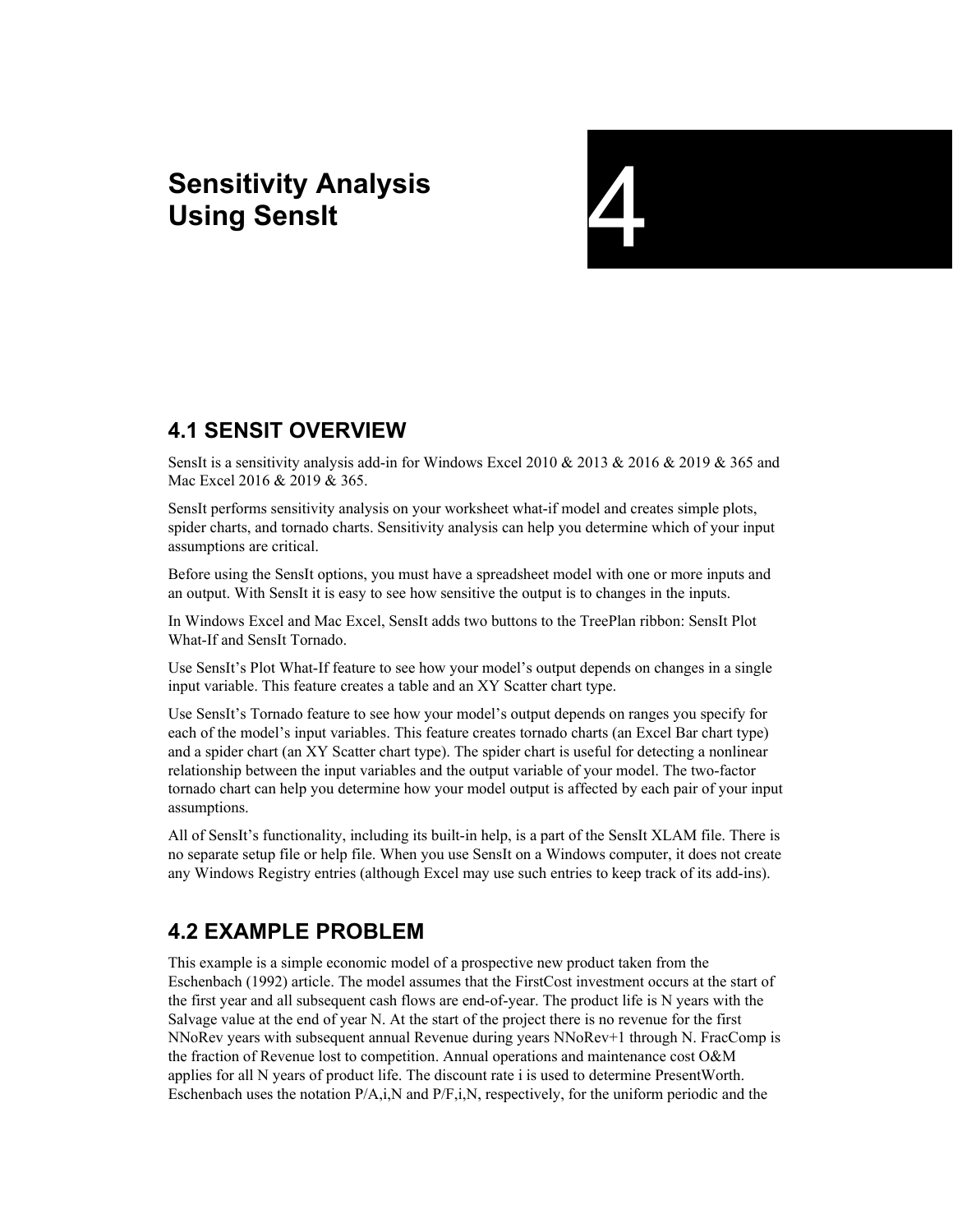single payment present worth factors. The spreadsheet model includes some intermediate variables for determining various discount factors.

|                |                               | R                  |
|----------------|-------------------------------|--------------------|
| 1              | <b>Input Variables</b>        | <b>Input Cells</b> |
| $\overline{c}$ | FirstCost                     | \$120,000          |
| 3              | Salvage                       | \$20,000           |
| 4              | N                             | 12                 |
| 5              |                               | 10%                |
| 6              | O&M                           | \$6,000            |
| 7              | Revenue                       | \$55,000           |
| 8              | NNoRev                        |                    |
| 9              | FracComp                      | 0.2                |
| 10             | <b>Intermediate Variables</b> |                    |
| 11             | P/F, i, N                     | \$0.32             |
| 12             | P/A, i, N                     | \$6.81             |
| 13             | N-NNoRev                      | 11                 |
| 14             | P/A,i,N-NNoRev                | \$6.50             |
| 15             | P/F,i,NNoRev                  | \$0.91             |
| 16             | <b>Revenue Discount</b>       | \$5.90             |
| 17             | <b>Output Variable</b>        |                    |
| 18             | Present Worth                 | \$105,293          |

**Figure 4.1** Model Display

**Figure 4.2** Model Formulas

|    | А                         | в                                 |
|----|---------------------------|-----------------------------------|
|    | 10 Intermediate Variables |                                   |
|    | 11 $P/F, i, N$            | $=1/(1+B5)^{6}$ B4                |
|    | 12 $PA, i, N$             | $=PV(B5,B4,-1)$                   |
|    | 13 N-NNoRev               | $=$ B4-B8                         |
|    | 14 P/A,i,N-NNoRev         | $=PV(B5,B13,-1)$                  |
|    | 15 P/F,i, NNoRev          | $=1/(1+B5)^{8}$                   |
|    | 16 Revenue Discount       | =B14*B15                          |
| 17 | <b>Output Variable</b>    |                                   |
|    | 18 Present Worth          | l=-B2+B3*B11-B6*B12+B7*(1-B9)*B16 |

# **4.3 ONE INPUT, ONE OUTPUT**

Use SensIt's Plot What-If feature to see how your model's output depends on changes in a single input variable.

In Windows Excel and Mac Excel, choose TreePlan > Plot What-If.

SensIt's One Input, One Output dialog box appears.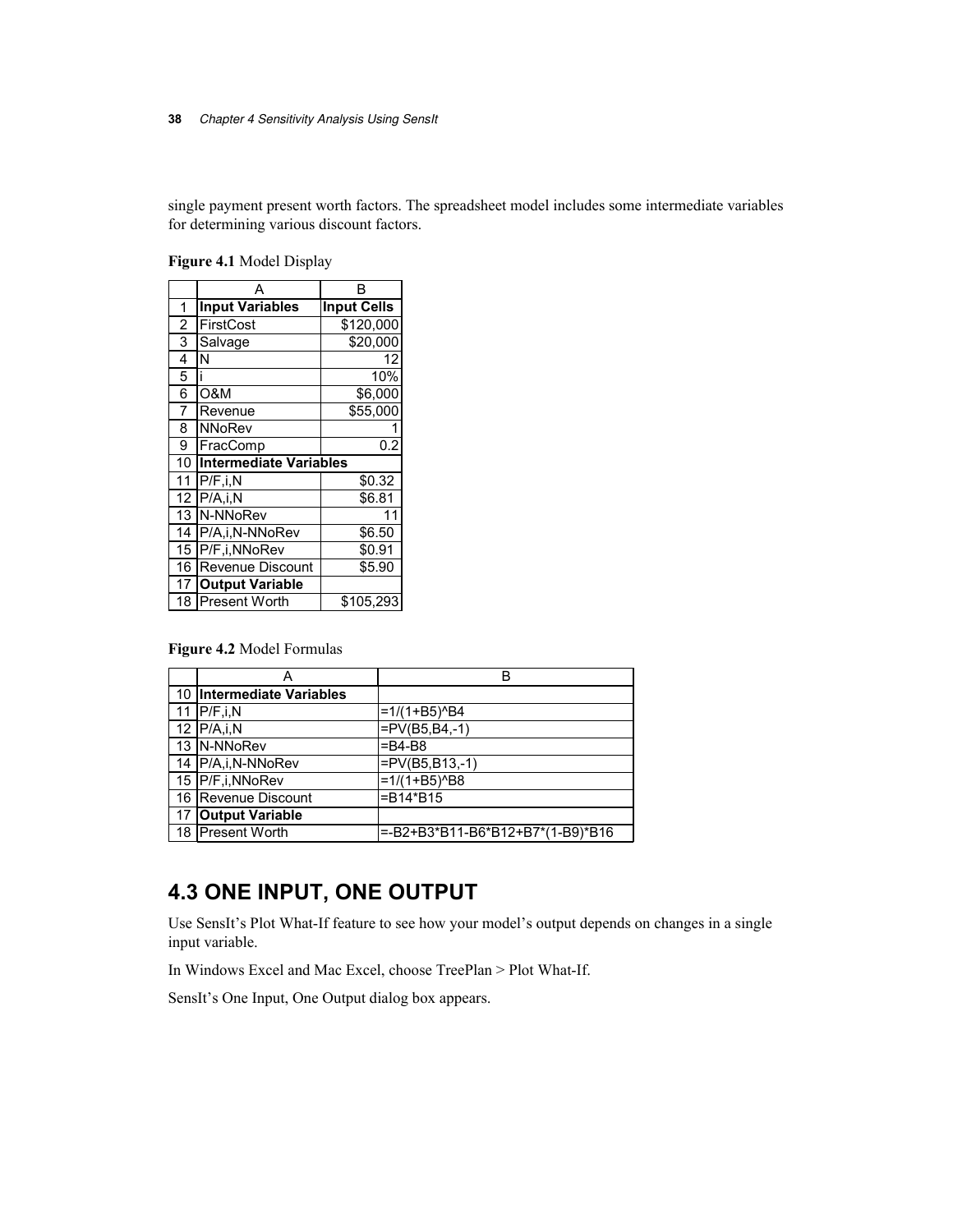|                     | SensIt 1.45 - One Input, One Output | $\mathbf{x}$              |  |  |  |  |
|---------------------|-------------------------------------|---------------------------|--|--|--|--|
|                     | Cells for Input Variable            | Cells for Output Variable |  |  |  |  |
| Label               | OneInput!\$A\$4                     | Label<br>OneInput!\$A\$18 |  |  |  |  |
| Value               | OneInput!\$B\$4                     | Value<br>OneInput!\$B\$18 |  |  |  |  |
| <b>Input Values</b> |                                     | <br><b>Reset All</b>      |  |  |  |  |
| <b>Start</b>        | 6                                   |                           |  |  |  |  |
| Step                | 1                                   | Cancel                    |  |  |  |  |
| Stop                | 24                                  | Help                      |  |  |  |  |
|                     |                                     |                           |  |  |  |  |

## **Cells for Input Variable**

In the Label reference edit box, type a cell reference, or point to the cell containing a text label and click. In the Value reference edit box, type a cell reference, or point to the cell containing a numeric value that is an input cell of your model.

## **Cells for Output Variable**

In the Label reference edit box, type a cell reference, or point to the cell containing a text label and click. In the Value reference edit box, type a cell reference, or point to the cell containing a formula that is the output of your model.

## **Input Values**

Type numbers in the Start, Step, and Stop edit boxes to specify values to be used in the input variable's cell. Cell references are not allowed.

Click OK: SensIt uses the Start, Step, and Stop values to prepare a table of values. Each value is copied to the input variable Value cell, the worksheet is recalculated, and the value of the output variable Value cell is copied to the table.

(You could do this manually in Excel using the Edit > Fill > Series and Data > What-If Analysis > Data Table commands.) SensIt uses the paired input and output values to prepare an XY (Scatter) chart. The text in the label cells you identified are used as the chart's axis labels. (You could do this manually using Insert > Chart.)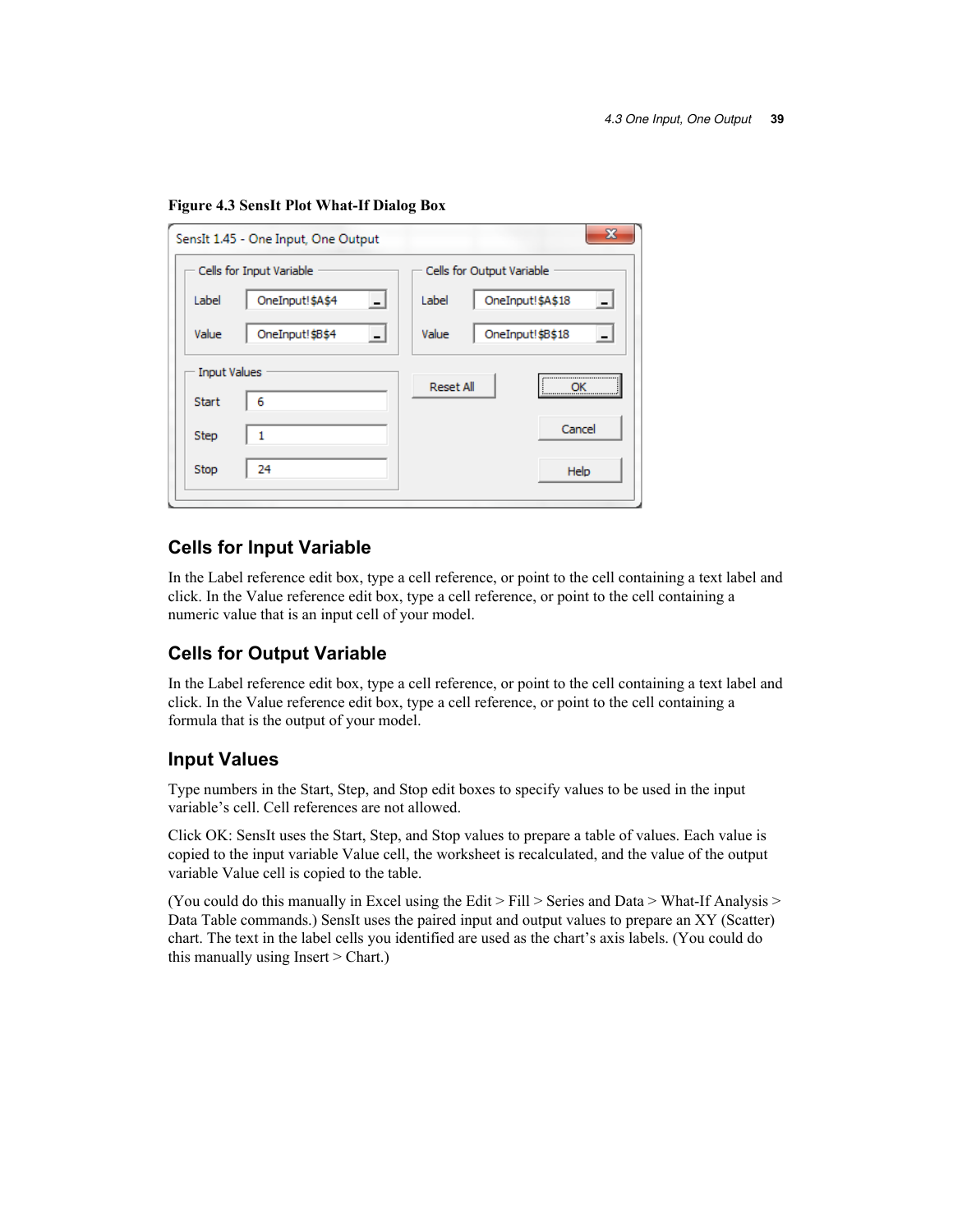

**Figure 4.4** SensIt Numerical and Chart Output

**Insight** From the table and chart, we observe a nonlinear relationship between Present Worth and product life N. That is, the change in Present Worth between years 6 and 7 is much greater than the change between years 23 and 24.

## **4.4 MANY INPUTS, ONE OUTPUT TORNADO**

Use SensIt's Tornado feature to see how your model's output depends on ranges you specify for each of the model's input variables. Before using this option, arrange your model input cells in adjacent cells in a single column, arrange corresponding labels in adjacent cells in a single column, and arrange Low, Base, and High input values for each input variable in three separate columns. Alternatively, the three columns containing input values can be worst case, likely case, and best case. An appropriate arrangement is shown below.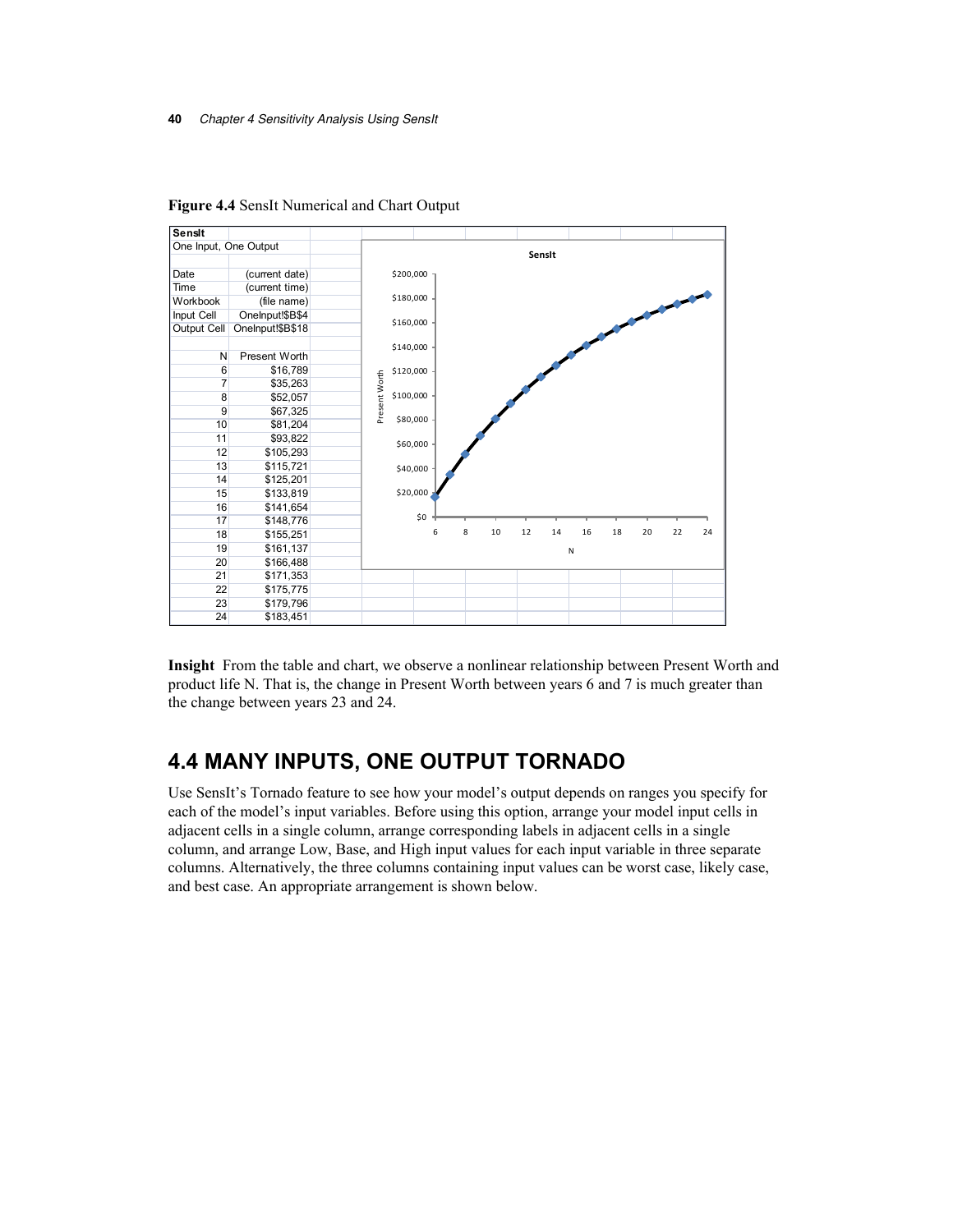|    | А                      | в                  | C | D                         | F               | F                   | G | н                      |             |  |
|----|------------------------|--------------------|---|---------------------------|-----------------|---------------------|---|------------------------|-------------|--|
|    | <b>Input Variables</b> | <b>Input Cells</b> |   | OneExtreme                | <b>BaseCase</b> | <b>OtherExtreme</b> |   | LowerLimit%            | UpperLimit% |  |
|    | FirstCost              | \$120,000          |   | \$108,000                 | \$120,000       | \$180,000           |   | 90%                    | 150%        |  |
| 3  | Salvage                | \$20,000           |   | \$0                       | \$20,000        | \$30,000            |   | $0\%$                  | 150%        |  |
| 4  | N                      | 12                 |   | 6                         | 12              | 24                  |   | 50%                    | 200%        |  |
| 5  |                        | 10%                |   | 6%                        | 10%             | 20%                 |   | 60%                    | 200%        |  |
| 6  | O&M                    | \$6,000            |   | \$4,800                   | \$6,000         | \$7,500             |   | 80%                    | 125%        |  |
|    | Revenue                | \$55.000           |   | \$33,000                  | \$55,000        | \$68,750            |   | 60%                    | 125%        |  |
| 8  | NNoRev                 |                    |   |                           |                 | 3                   |   | $0\%$                  | 300%        |  |
| 9  | FracComp               | 0.2                |   | 0                         | 0.2             | 0.4                 |   | 0%                     | 200%        |  |
| 10 | Intermediate Variables |                    |   | (Input Values for SensIt) |                 |                     |   | (Eschenbach's Inputs   |             |  |
|    | P/F, i, N              | \$0.32             |   |                           |                 |                     |   | Relative To Base Case) |             |  |
|    | 12 P/A,i,N             | \$6.81             |   |                           |                 |                     |   |                        |             |  |
|    | 13 N-NNoRev            | 11                 |   |                           |                 |                     |   |                        |             |  |
| 14 | P/A.i.N-NNoRev         | \$6.50             |   |                           |                 |                     |   |                        |             |  |
|    | 15 P/F.i.NNoRev        | \$0.91             |   |                           |                 |                     |   |                        |             |  |
| 16 | Revenue Discount       | \$5.90             |   |                           |                 |                     |   |                        |             |  |
|    | <b>Output Variable</b> |                    |   |                           |                 |                     |   |                        |             |  |
|    | 18 Present Worth       | \$105.293          |   |                           |                 |                     |   |                        |             |  |

**Figure 4.5** Model Display with Lower and Upper Bounds

Eschenbach expressed the ranges as lower and upper limit percentages of the base case. To use SensIt, those percentages have been multiplied by the base case so that the OneExtreme and OtherExtreme values are in the same measurement units as the BaseCase values. For more information about choosing input values, refer to the "Tips for Many Inputs, One Output" section.

In Windows Excel and Mac Excel, choose TreePlan > Tornado. SensIt's Many Inputs, One Output dialog box appears.

|                  | SensIt 1.45 - Many Inputs, One Output          |                                              | $\mathbf{x}$ |
|------------------|------------------------------------------------|----------------------------------------------|--------------|
|                  | Ranges for Input Variables                     | Ranges for Input Values                      |              |
| Labels           | ManyInputs!\$A\$2:\$A\$9                       | ManyInputs!\$D\$2:\$D\$9<br>One Extreme      |              |
| <b>Values</b>    | ManyInputs!\$B\$2:\$B\$9                       | ManyInputs!\$E\$2:\$E\$9<br><b>Base Case</b> |              |
|                  | Cells for Output Variable                      | ManyInputs!\$F\$2:\$F\$9<br>Other Extreme    |              |
|                  |                                                |                                              |              |
| Label            | ManyInputs!\$A\$18                             | Single-Factor Tornado Chart                  |              |
| Value            | ManyInputs!\$B\$18<br>$\overline{\phantom{a}}$ | Single-Factor Spider Chart                   |              |
|                  |                                                | - 5<br><b>Step Percent</b>                   |              |
|                  |                                                | $\nabla$ Two-Factor Tornado Chart            |              |
| <b>Reset All</b> | Cancel                                         | <br>Help<br>ок                               |              |

**Figure 4.6** SensIt Many Inputs, One Output Dialog Box

## **Ranges for Input Variables**

Type a range reference, or point to the range (click and drag) containing text labels and the range containing numeric values that are inputs to your model. If the range is not contiguous, select the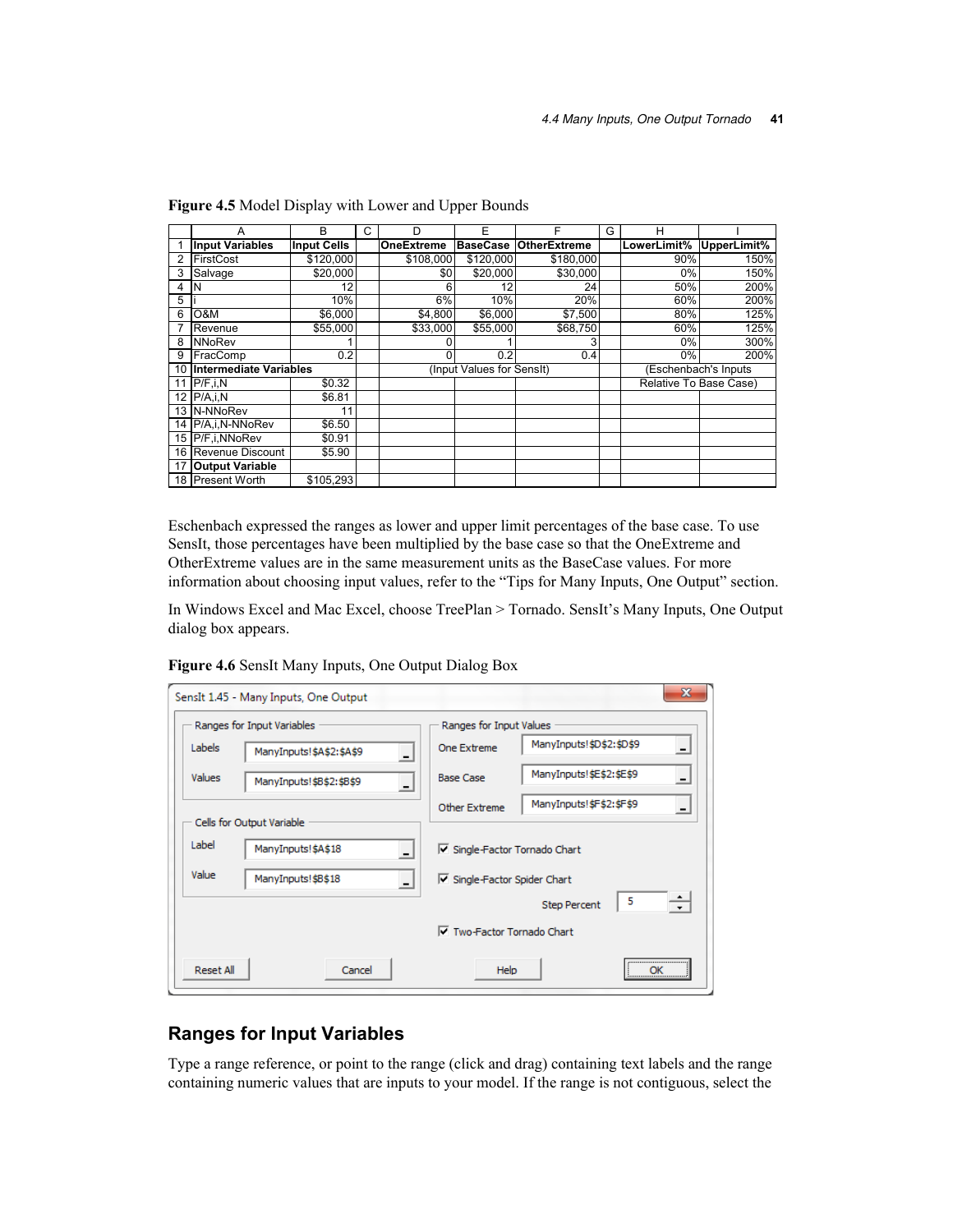first portion and then hold down the Control key (Windows) or Command key (Mac) while making the remaining selections. Alternatively, type a comma between each portion.

## **Cells for Output Variable**

Type a cell reference, or point to the cell containing a text label and the cell containing a formula that's the output of your model.

## **Ranges for Input Values**

Type a range reference, or point to the range (click and drag) containing numeric values for each of your model's inputs. You can make non-contiguous selections similar to the ranges for input variables. Be sure that all five range selections have the appropriate cells in the same order.



**Figure 4.7** SensIt Tornado Numerical and Chart Output

For each input variable, SensIt sets all other input values at their Base case values, copies the One Extreme input value to the input variable cell, recalculates the worksheet, and copies the value of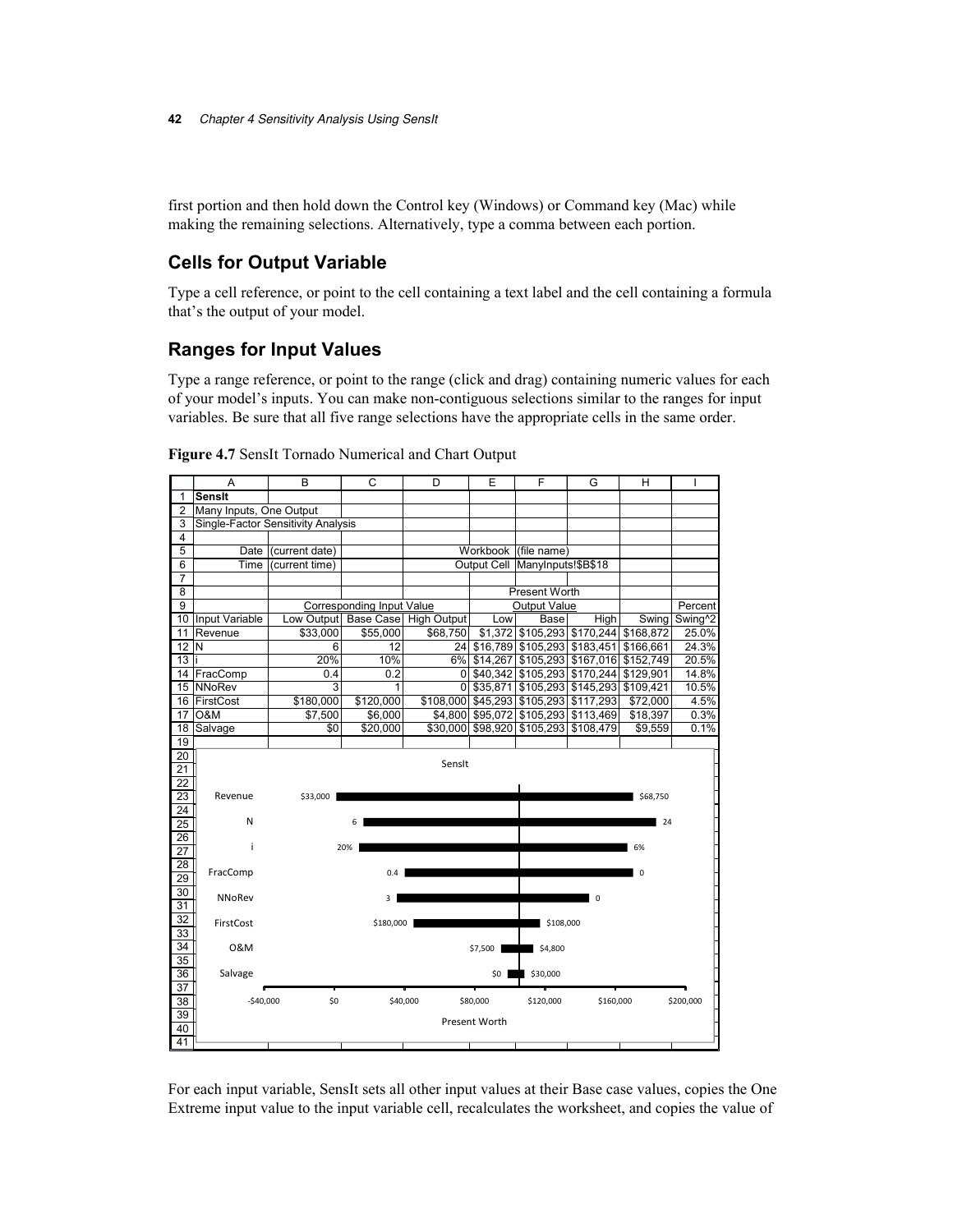the output variable cell to the table. The same steps are repeated using each Other Extreme input value. For each input variable, SensIt computes the range of the output variable values (the swing), sorts the table from largest swing down to smallest swing, and prepares a bar chart.

For each Low output value in column E, the corresponding input value is shown in column B. For each High output value in column G, the corresponding input value is shown in column D. The tornado chart shows single-factor sensitivity analysis, i.e., for each output value, only one input value is changed from its base case value. The tornado chart summarizes eight separate singlefactor sensitivity analyses.

**Insight** The uncertainty about annual Revenue (the topmost bar in the tornado chart) is associated with the widest swing in Present Worth. O&M and Salvage have little effect on Present Worth.

## **4.5 CUSTOMIZING SENSIT CHARTS**

If the labels on the horizontal axis are numbers with many digits, some of the labels may wrap around so that some of the digits display below the others. There are many ways to remedy this anomaly.

(1) One way is to widen the chart. Click just inside the outer border of the chart so that eight chart handles are shown and then drag the middle chart handle on the left or right to widen the chart.

(2) Another way is to select the horizontal axis (click between the labels on the horizontal axis) and change the font size in the Font group of the Home ribbon.

(3) Yet another way is to select the horizontal axis, right-click and select Format Axis, or doubleclick. Then click Axis Options in the Format Axis dialog box, and change the Minimum, Maximum, and Major unit.

(4) Finally, you can obtain more spacing on the horizontal axis by using a custom format. If you want to show values in thousands instead of the original units, select the axis, and use a method in the previous step to display the Format Axis dialog box. Click Number in the Format Axis dialog box, enter a comma at the end of the current format shown in the Format Code edit box, and click the Add button. For example, you might change the format from "\$#,##0" to "\$#,##0," and then modify the horizontal axis title to indicate that the axis values are in thousands.

## **4.6 TORNADO SORTED BY DOWNSIDE RISK**

The tornado chart is originally sorted by Swing. In the numerical results above the chart, to sort by downside risk, select the single row of labels and all data rows. On the Home ribbon in the Editing group, choose Sort & Filter > Custom Sort. Check that "My data has headers" is selected, select Column Sort by "Low," select Sort On Cell Values, select Order Smallest to Largest, and click OK. If necessary, press F9 (Windows) or Command+= (Mac) to refresh the chart.

The results are shown below.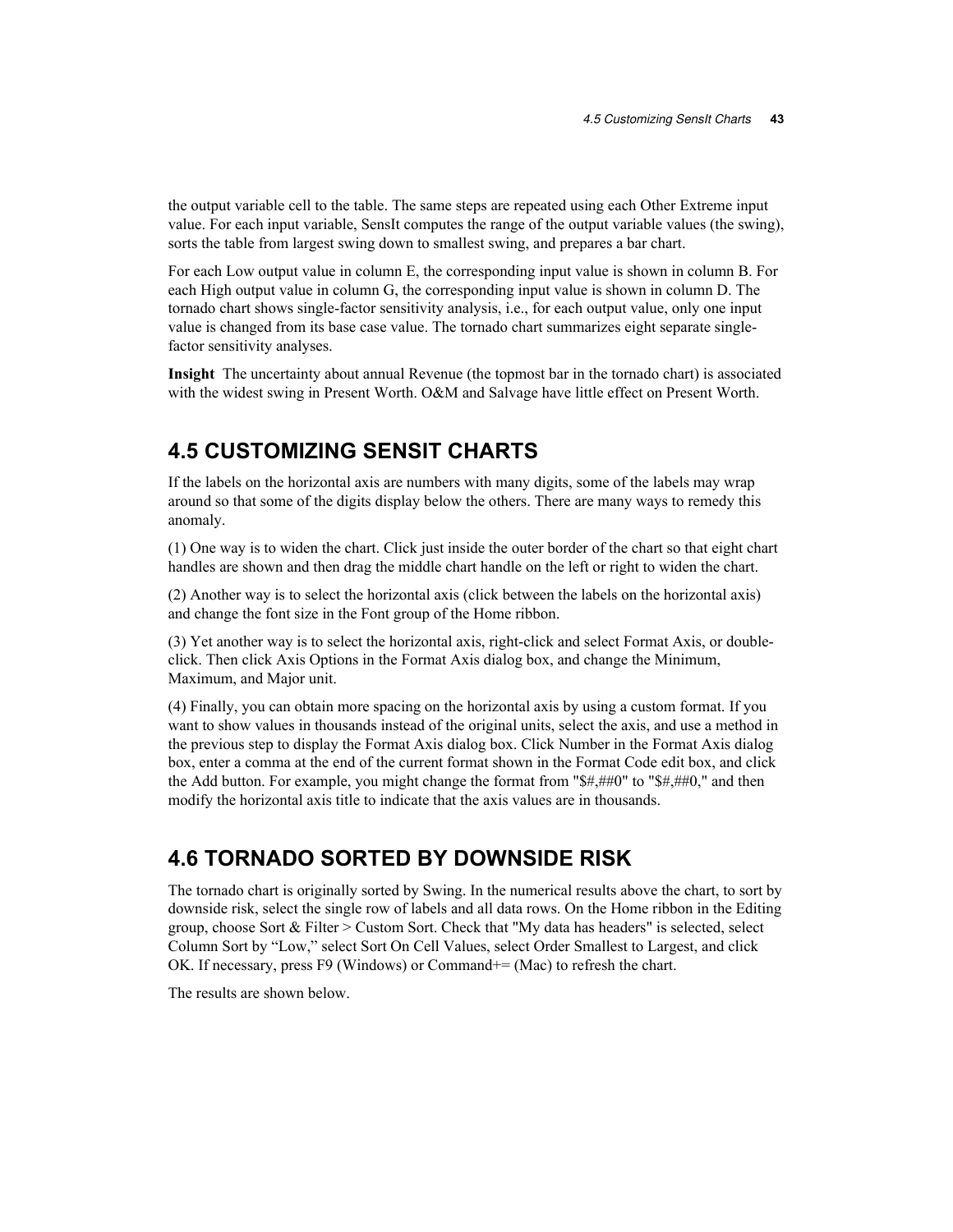#### **44** Chapter 4 Sensitivity Analysis Using SensIt



**Figure 4.8** SensIt Tornado Sorted by Downside Risk

# **4.7 TORNADO SORTED BY UPSIDE POTENTIAL**

To sort by upside potential, select the single row of labels and all data rows, on the Home ribbon in the Editing group choose Sort & Filter > Custom Sort, check that "My data has headers" is selected, select Column Sort by "High," select Sort On Values, select Order Largest to Smallest, and click OK. If necessary, press F9 (Windows) or Command+= (Mac) to refresh the chart.

The results are shown below.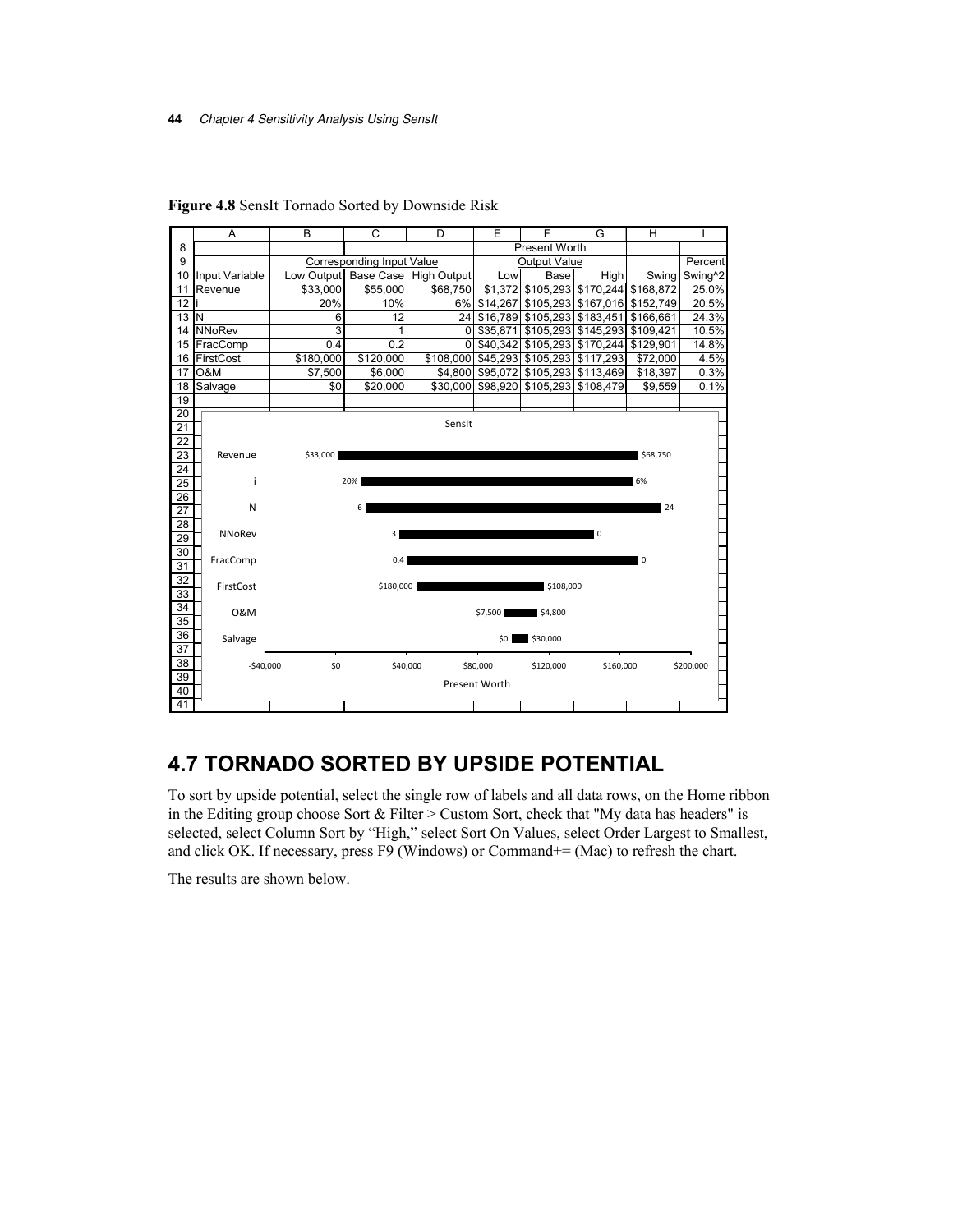

**Figure 4.9** SensIt Tornado Sorted by Upside Potential

## **4.8 TORNADO SHOWING MAJOR UNCERTAINTIES**

In some situations you may have twenty or more input variables and you wish to show the variation of only the top five or ten. To illustrate this modification, note that in this example the variation in Present Worth due to O&M and Salvage is minimal, so consider showing only the top six input variables, here sorted by swing. Click one of the bars on the left side of the vertical base case line to select Series 1 (shown at the right end of the SERIES function in the formula bar), and then click and drag the fill handle from A18 up to A16 and the fill handle from F18 up to F16. Click one of the bars on the right side of the vertical base case line to select Series 2, and then click and drag the fill handle from H18 up to H16. To resize the chart, click just inside its outer border and drag the bottom center fill handle upward. The resulting chart is shown below.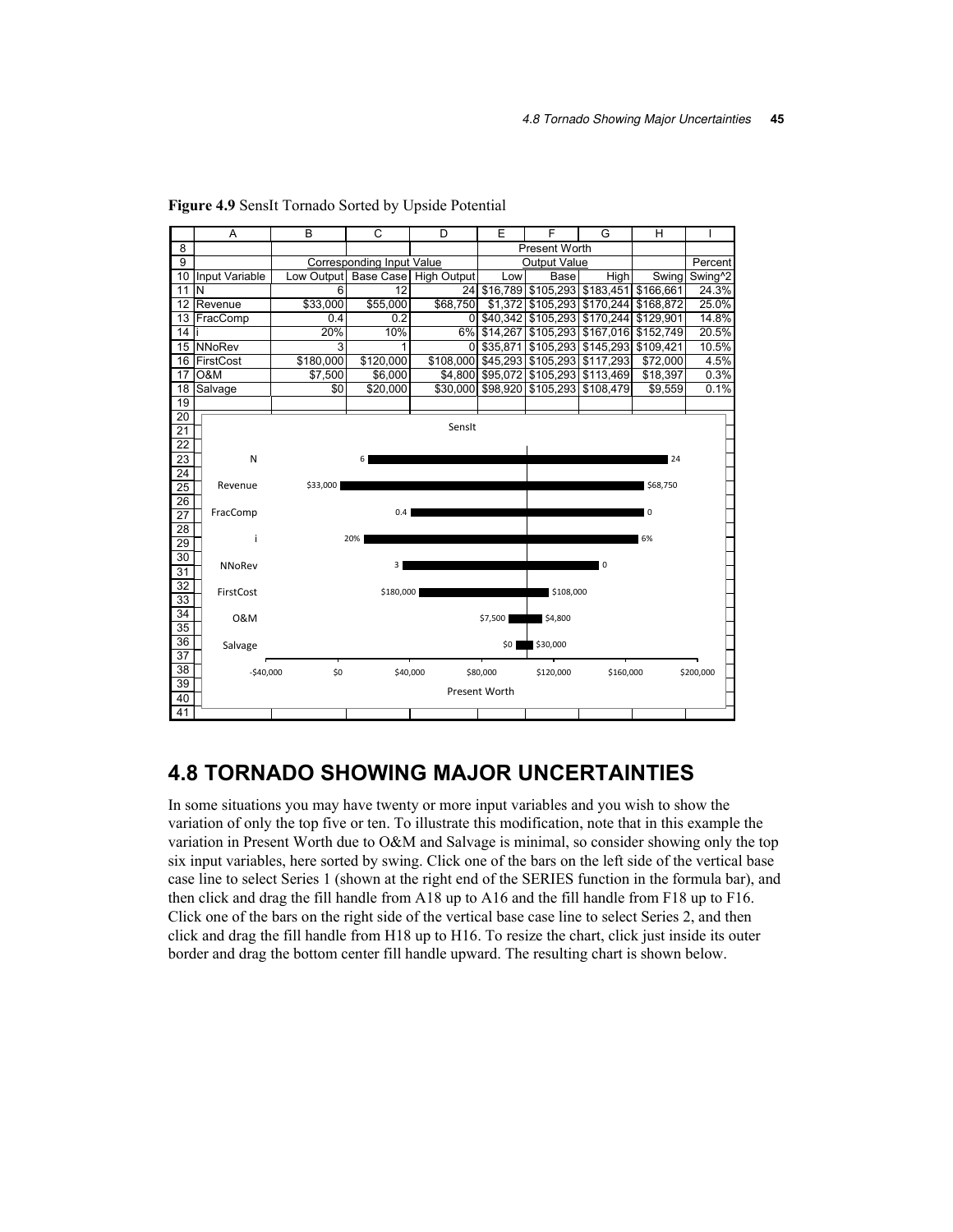

**Figure 4.10** SensIt Tornado Showing Only Major Uncertainties

## **4.9 TORNADO WITH VERTICAL LINE**

A tornado chart shows ranges for a single alternative. To compare with a second alternative, it is useful to show a vertical line representing the value of the performance measure for the second alternative. For example, the second alternative might be "Pursue a fixed cost contract," with present worth of \$30,000.

Select the chart. In Windows Excel, on the Insert ribbon in the Illustrations group, click Shapes, and in the Lines area click the Line icon. In Mac Excel, from Mac Excel's topmost menu, choose Insert > Shape > Line. On the tornado chart, click at the \$30,000 value on the horizontal axis and drag upward to above the top horizontal bar. Before releasing the mouse button, position the top end of the line so that it is vertical. The result is shown below.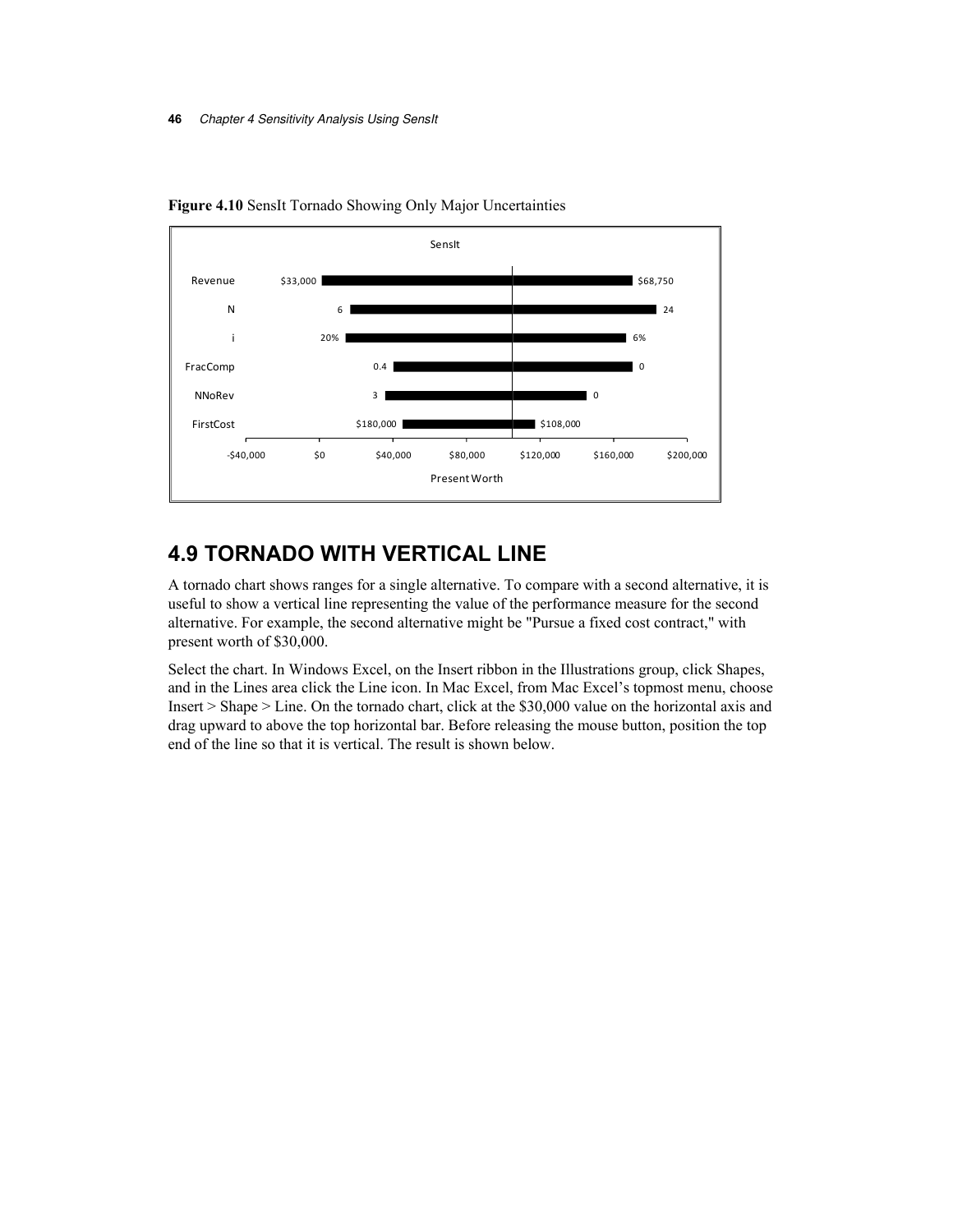

**Figure 4.11** Tornado Chart with Vertical Line

To format the vertical line, select it. In Windows Excel and Mac Excel, choose Shape Format > Shape Outline > Weight 1 pt.

**Insight** In this example, we note that Revenue, N, and i are critical input assumptions. These are the three input variables that could result in Present Worth less than the " Pursue a fixed cost contract" alternative. However, three other input assumptions are nearly as critical. We should focus on these six inputs, either by trying to control the value, by gathering more information to reduce the uncertainty (the width of the bars), or by treating the uncertainty explicitly using probability assessments and subsequent Monte Carlo simulation. We should not be as concerned about the O&M and Salvage values.

## **4.10 MANY INPUTS, ONE OUTPUT SPIDER**

In addition to the tornado chart, SensIt's Tornado-Spider feature also creates a spider chart to show how your model's output depends on the percentage changes for each of the model's input variables.

SensIt Spider uses the same base case and extreme input values as the single-factor sensitivity analysis for the tornado chart, but you can specify a Step Percent for evaluating the model at intermediate values. The results are shown with each input value expressed as a percentage of the base case input value. If the base case value for an input variable is zero, that variable is not included in the Spider analysis (because it would not be possible to express an extreme or intermediate input value as a percentage of the zero base case value). SensIt prepares an XY (Scatter) chart where the horizontal axis is each input value as a percentage of the base case input value and the vertical axis is the associated model output value.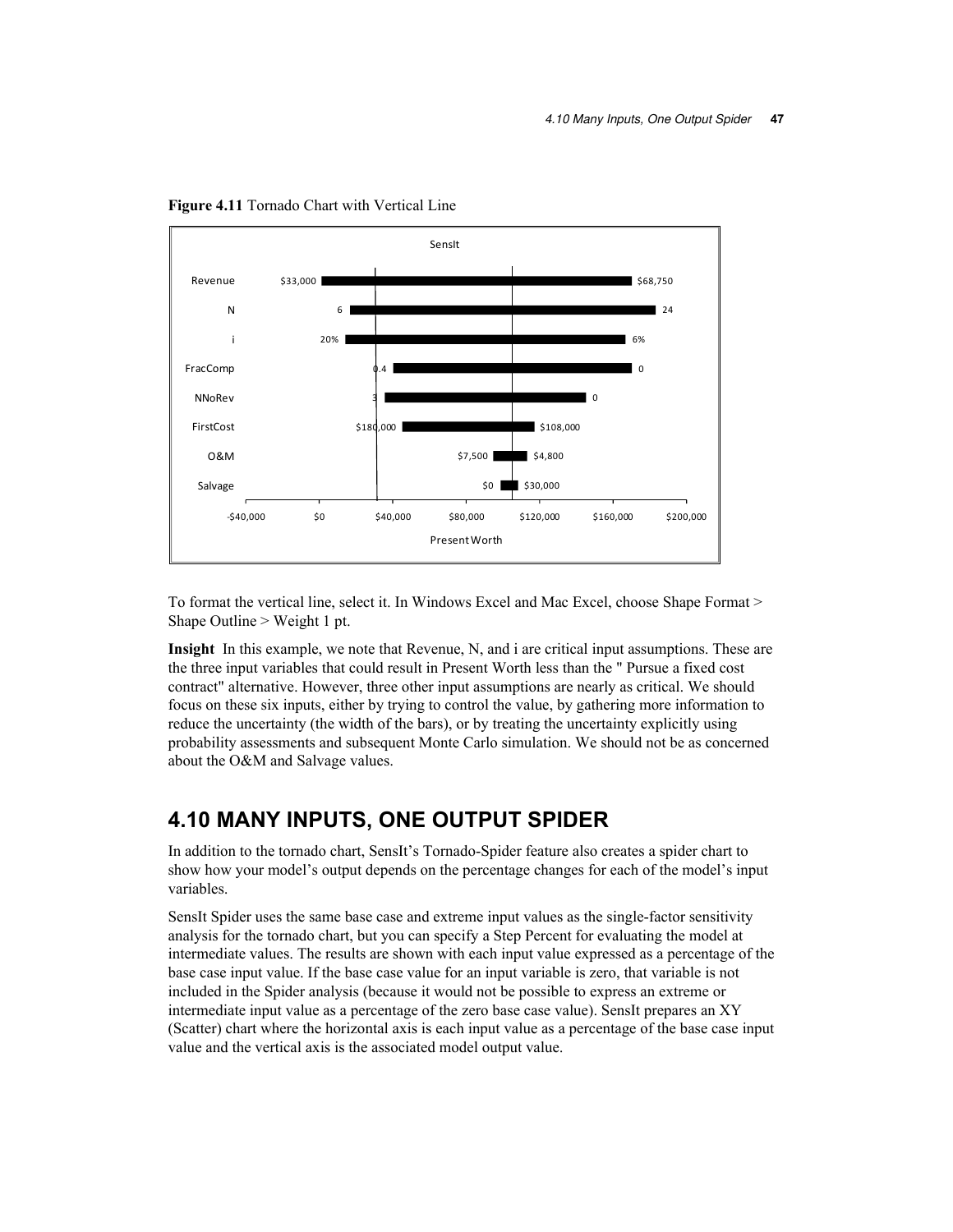|                                                                                                                                                                               |                  |                                  |                                         |                  |                          |        | <b>Present Worth</b> |                                               |           |                                                                          |
|-------------------------------------------------------------------------------------------------------------------------------------------------------------------------------|------------------|----------------------------------|-----------------------------------------|------------------|--------------------------|--------|----------------------|-----------------------------------------------|-----------|--------------------------------------------------------------------------|
|                                                                                                                                                                               |                  | <b>Corresponding Input Value</b> |                                         |                  | Input Value as % of Base |        |                      | <b>Output Value</b>                           |           |                                                                          |
| Input Variable                                                                                                                                                                | Low Output       | <b>Base Case</b>                 | <b>High Output</b>                      | Low %            | Base %                   | High % | Low                  | <b>Base</b>                                   | High      | Swing                                                                    |
| Revenue                                                                                                                                                                       | \$33,000         | \$55,000                         | \$68,750                                | 60.0%            | 100.0%                   | 125.0% | \$1,372              | \$105,293                                     |           | \$170,244 \$168,872                                                      |
| N                                                                                                                                                                             | 6                | 12                               | 24                                      | 50.0%            | 100.0%                   |        |                      | 200.0% \$16,789 \$105,293 \$183,451 \$166,661 |           |                                                                          |
|                                                                                                                                                                               | 20%              | 10%                              | 6%                                      | 200.0%           | 100.0%                   | 60.0%  | \$14,267             | \$105,293                                     |           | \$167,016 \$152,749                                                      |
| FracComp                                                                                                                                                                      | 0.4              | 0.2                              | 0                                       | 200.0%           | 100.0%                   | 0.0%   | \$40,342             | \$105,293                                     | \$170,244 | \$129,901                                                                |
| NNoRev                                                                                                                                                                        | 3                | 1                                | $\Omega$                                | 300.0%           | 100.0%                   | 0.0%   | \$35,871             | \$105,293                                     | \$145,293 | \$109,421                                                                |
| FirstCost                                                                                                                                                                     | \$180,000        | \$120,000                        | \$108,000                               | 150.0%           | 100.0%                   | 90.0%  | \$45,293             | \$105,293                                     | \$117,293 | \$72,000                                                                 |
| 0&M                                                                                                                                                                           | \$7,500          | \$6,000                          |                                         | \$4,800 125.0%   | 100.0%                   | 80.0%  | \$95,072             | \$105,293                                     | \$113,469 | \$18,397                                                                 |
| Salvage                                                                                                                                                                       | \$0              | \$20,000                         | \$30,000                                | 0.0%             | 100.0%                   | 150.0% | \$98,920             | \$105,293                                     | \$108,479 | \$9,559                                                                  |
| \$220,000<br>\$200,000<br>\$180,000<br>\$160,000<br>\$140,000<br>Present Worth<br>\$120,000<br>\$100,000<br>\$80,000<br>\$60,000<br>\$40,000<br>\$20,000<br>\$0<br>$-520.000$ | $-50.0%$<br>0.0% | 50.0%                            | 100.0%<br>Input Value as % of Base Case | SensIt<br>150.0% | 200.0%                   | 250.0% | 300.0%               | 350.0%                                        |           | Revenue<br>۰N<br>FracComp<br>-NNoRev<br>-FirstCost<br>$-0$ &M<br>Salvage |

**Figure 4.12** SensIt Spider Numerical and Chart Output

**Insight** On a spider chart, lines that are nearly horizontal generally indicate an input variable where small percentage changes do not have much effect on the output value. Lines that are more vertical indicate an input variable where small percentage changes have a greater effect on the output value. Unlike the tornado chart, the spider chart makes it easy to identify nonlinear relationships.

# **4.11 TWO-FACTOR TORNADO CHART**

SensIt can also produce a two-factor tornado chart, where SensIt considers each pair of input variables. If N is the number of input variables, there are  $N^*(N-1)/2$  pairs to evaluate. For each pair, SensIt considers all nine combinations of the One Extreme, Base Case, and Other Extreme input values for the two variables. For the calculation of output for each combination, the other input variables are kept at their Base Case values. For each pair, SensIt summarizes the calculations by showing the combinations of input values that produce the lowest and highest output value. Finally, the pairs are sorted by swing, and a tornado chart is created.

The example has N=8 input variables, so there are N\*(N-1)/2 =  $8*(8-1)/2 = 28$  pairs to evaluate. SensIt's output shows data rows and chart bars for all 28 pairs. To save space, the figure shows numerical results for only the top ten (by hiding rows for the other 18 pairs and resizing the chart).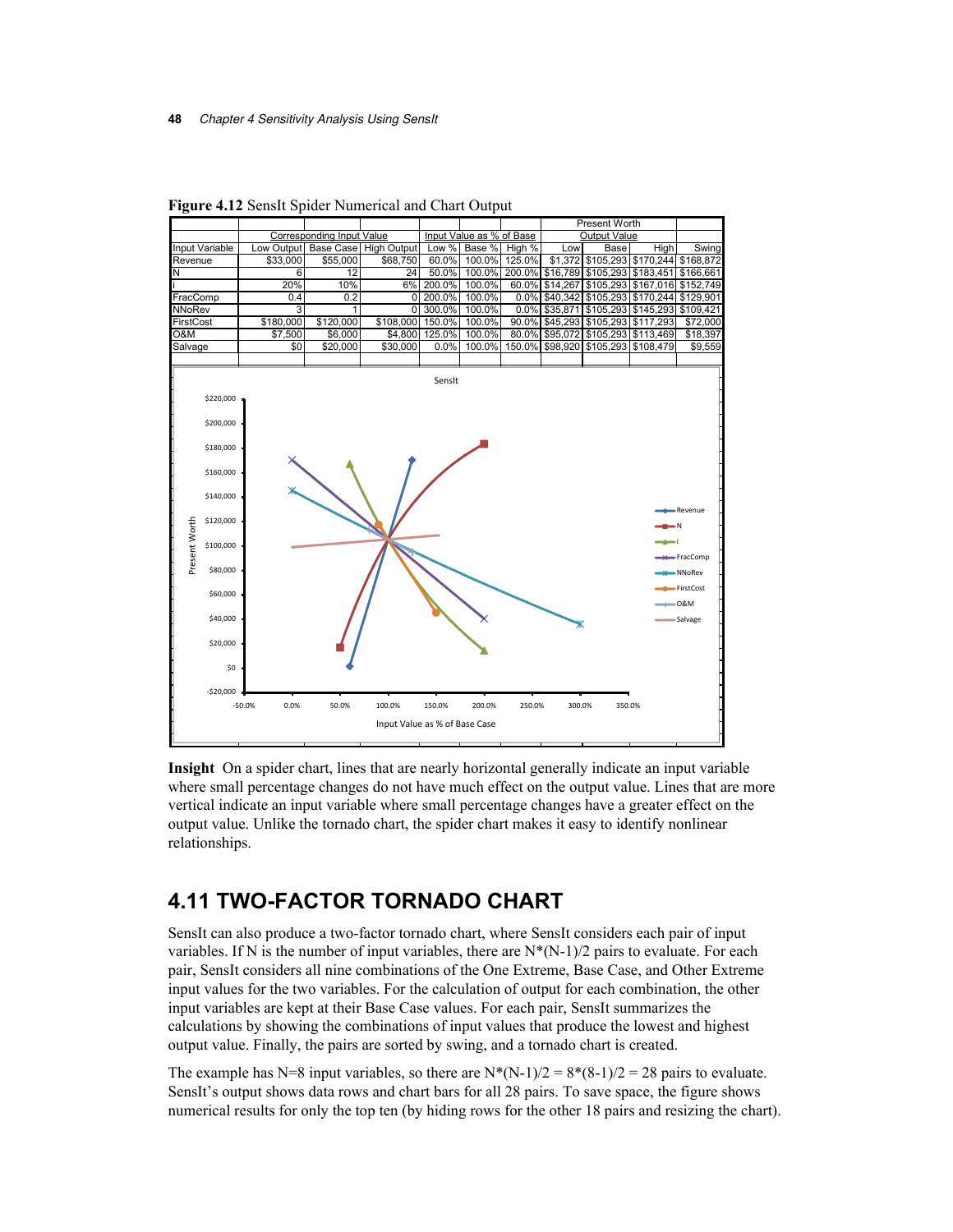|                        |                                   |                      |                      |                      | Present Worth                                 |              |           |  |
|------------------------|-----------------------------------|----------------------|----------------------|----------------------|-----------------------------------------------|--------------|-----------|--|
|                        | <b>Corresponding Input Values</b> |                      |                      | Output Value         |                                               |              |           |  |
| <b>Input Variables</b> | Low Output                        | <b>Base Case</b>     | <b>High Output</b>   | Low                  | Base                                          | <b>High</b>  | Swing     |  |
| N & i                  | 6 & 20%                           | 12 & 10%             | 24 & 6%              |                      | -\$23.599 \$105.293 \$320.344 \$343.943       |              |           |  |
| N & Revenue            | 6 & \$33,000                      | 12 & \$55,000        | 24 & \$68,750        |                      | -\$43,863 \$105,293 \$272,283 \$316,146       |              |           |  |
| i & Revenue            | 20% & \$33,000                    | 10% & \$55,000       | 6% & \$68,750        |                      | -\$49,197   \$105,293   \$248,861   \$298,058 |              |           |  |
| N & FracComp           | 6 & 0.4                           | 12 & 0.2             | 24 & 0               |                      | -\$21,118 \$105,293 \$272,283 \$293,401       |              |           |  |
| Revenue & FracComp     | \$33,000 & 0.4                    | \$55,000 & 0.2       | \$68,750 & 0         |                      | -\$37,598 \$105,293 \$251,432 \$289,030       |              |           |  |
| N & NNoRev             | 6 & 3                             | 12 & 1               | 24 & 0               |                      | -\$52,632 \$105,293 \$223,451                 |              | \$276,083 |  |
| & FracComp             | 20% & 0.4                         | 10% & 0.2            | 6% & 0               |                      | -\$25,398 \$105,293 \$248,861                 |              | \$274,259 |  |
| Revenue & NNoRev       | \$33,000 & 3                      | \$55,000 & 1         | \$68,750 & 0         |                      | -\$40,281 \$105,293 \$220,244 \$260,524       |              |           |  |
| i & NNoRev             | 20% & 3                           | 10% & 1              | 6% & 0               |                      | -\$41,752 \$105,293 \$208,525 \$250,277       |              |           |  |
| FirstCost & Revenue    | \$180,000 & \$33,000              | \$120,000 & \$55,000 | \$108,000 & \$68,750 |                      | -\$58,628 \$105,293 \$182,244                 |              | \$240,872 |  |
|                        |                                   |                      |                      |                      |                                               |              |           |  |
|                        |                                   | Sensit               |                      |                      |                                               |              |           |  |
|                        |                                   |                      |                      |                      |                                               |              |           |  |
| N & i                  |                                   | 6 & 20%              |                      |                      |                                               | 24 & 6%      |           |  |
| N & Revenue            | 6 & \$33,000                      |                      |                      |                      | 24 & \$68,750                                 |              |           |  |
| i & Revenue            | 20% & \$33,000                    |                      |                      |                      | 6% & \$68,750                                 |              |           |  |
| N & FracComp           |                                   | 6 & 0.4              | 24 & 0               |                      |                                               |              |           |  |
| Revenue & FracComp     | \$33,000 & 0.4                    |                      |                      |                      |                                               | \$68,750 & 0 |           |  |
| N & NNoRev             |                                   | 6 & 3                |                      |                      |                                               | 24 & 0       |           |  |
| i & FracComp           |                                   | 20% & 0.4            |                      |                      | 6%&0                                          |              |           |  |
| Revenue & NNoRev       |                                   | \$33,000 & 3         |                      |                      | \$68,750 & 0                                  |              |           |  |
| i & NNoRev             |                                   | 20% & 3              |                      | 6% & 0               |                                               |              |           |  |
| FirstCost & Revenue    | \$180,000 & \$33,000              |                      |                      | \$108,000 & \$68,750 |                                               |              |           |  |
|                        | $-5100,000$<br>$-5200,000$        | \$0                  | \$100,000            | \$200,000            | \$300,000                                     |              | \$400,000 |  |
|                        |                                   |                      | Present Worth        |                      |                                               |              |           |  |
|                        |                                   |                      |                      |                      |                                               |              |           |  |
|                        |                                   |                      |                      |                      |                                               |              |           |  |

| Figure 4.13 SensIt Two-Factor Tornado Partial Output |  |  |  |  |  |
|------------------------------------------------------|--|--|--|--|--|
|------------------------------------------------------|--|--|--|--|--|

**Insight** The single-factor analysis produces Present Worth values between \$1,372 and \$170,244. The two-factor analysis produces Present Worth values between -\$58,628 and \$320,344. If we used Monte Carlo simulation, we would observe even more variation in the output, equivalent to an eight-factor sensitivity analysis.

The single-factor downside-risk tornado chart shows that the lowest Present Worth is for the Revenue input assumption, followed by i, N, NNoRev, FracComp, and FirstCost. The two-factor analysis shows that the FirstCost and Revenue pair could produce the lowest Present Worth. So it is particularly important to find a way to avoid the high FirstCost and low Revenue combination, even though the single-factor analysis indicates that FirstCost by itself is not so important.

## **4.12 TWO-FACTOR DOWNSIDE RISK**

In the following chart the two-factor results are sorted by the "Low" output value to show downside risk. Instead of showing all 28 results, the figure shows only the top twelve (by hiding rows for the other 16 pairs of inputs and resizing the chart).

The results are shown below.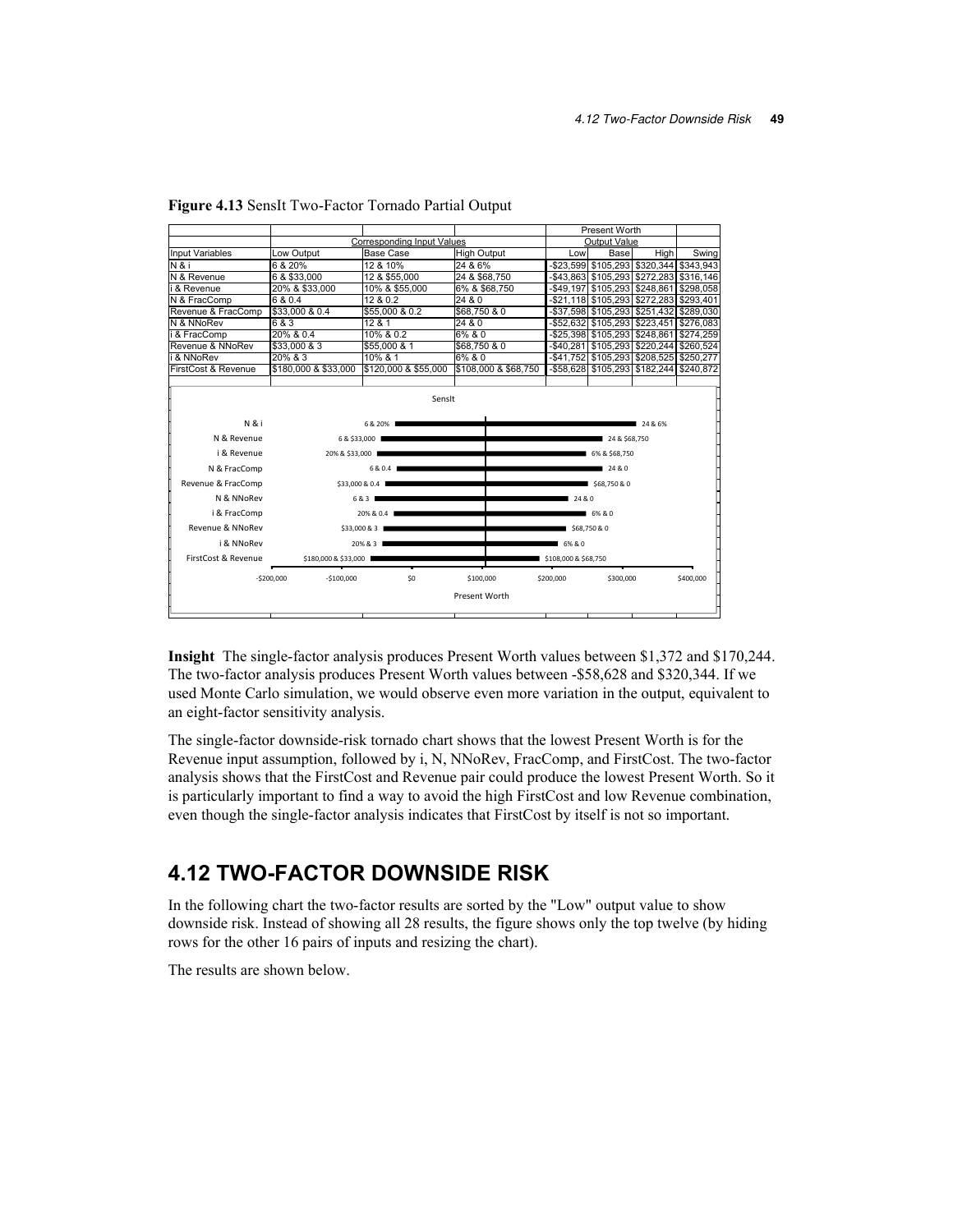



**Insight** From the one-factor analyses, we note that the inputs associated with maximum swing are Revenue, N, and i, in that order. When sorted by downside risk, the ordered inputs are Revenue, i, and N. Although those three inputs are included in the top ten pairs of the two-factor analysis shown above, the top two pairs indicate that FirstCost is an important input when combined with Revenue, and NNoRev is an important input when combined with N.

# **4.13 COMPARISON WITH OVERALL VARIATION**

Using swing as the criterion for measuring variation of the output value, the single most important input variable is Revenue with output variation from \$1,372 to \$170,244, a swing of \$168,872. With two-factor sensitivity analysis, the two most important input variables are N and i with output variation from -\$23,599 to \$320,344, a swing of \$343,943.

When all input assumptions are varied (computations are not shown here), the output varies from -\$180,805 to \$702,005, a swing of \$882,810. The figure shows the output variation for these three situations. For example, if you use triangular density functions for each input variable and perform Monte Carlo simulation with a very large number of trials, the results will show similar variation.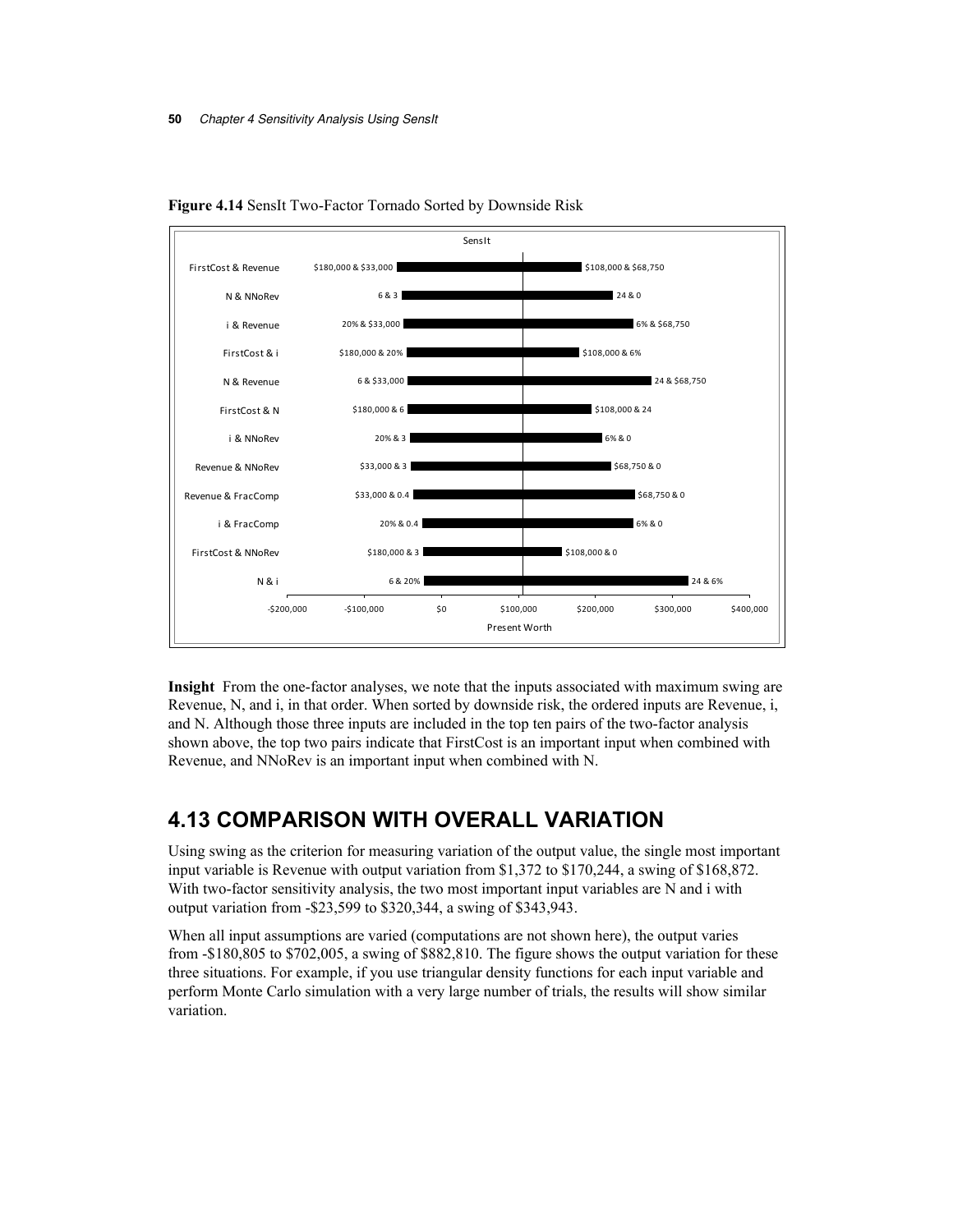

**Figure 4.15** Comparison of Variation of Output Values

## **4.14 TIPS FOR MANY INPUTS, ONE OUTPUT**

When defining the high and low cases for each variable, it is important to be consistent so that the "high" cases are all equally high and the "low" cases are all equally low. This will ensure that the output results can be meaningfully compared.

For example, if you are thinking about uncertainty using probability and very extreme values are possible but with low probability of occurrence, you might take all of the base case values to be estimates of the mean of the input variable, take low cases to be values such there is a 1-in-10 chance of the variable being below this amount, and take the high cases to be values such that there is a 1-in-10 chance of the variable being above this amount. Or, you might use the 5th and 95th percentiles for each of the input variables.

Alternatively, in some situations the values for each input variable may have lower and upper bounds, so you may specify low and high values that are the absolute lowest and highest possible values.

When you click OK in the Many Inputs, One Output dialog box, SensIt sets all of the input variables to their base-case values and records the output value. Then SensIt goes through each of the input variables one at a time, plugs the low-case value into the input cell, and records the value in the output cell. It then repeats the process for the high case. For each substitution, all input values are kept at their base-case values except for the single input value that is set at its low or high value. SensIt then produces a spreadsheet that lists the numerical results as shown in columns E, F, and G of the worksheet with the tornado chart.

In the worksheet, the variables are sorted by their "swing" -- the absolute value of the difference between the output values in the low and high cases. "Swing" serves as a rough measure of the impact of each input variable. The rows of numerical output are sorted from highest swing at the top down to lowest swing at the bottom. Then SensIt creates a bar chart of the sorted data.

In general, you should focus your modeling efforts on those variables with the greatest impact on the value measure.

If your model has input variables that are discrete or categorical, you should create multiple tornado charts using different base case values of that input variable. For example, if your model has an input variable "Government Regulation" that has possible values 0 (zero) or 1, the low and high values will be 0 and 1, but you should run one tornado chart with base case  $= 0$  and another tornado chart with base case  $= 1$ .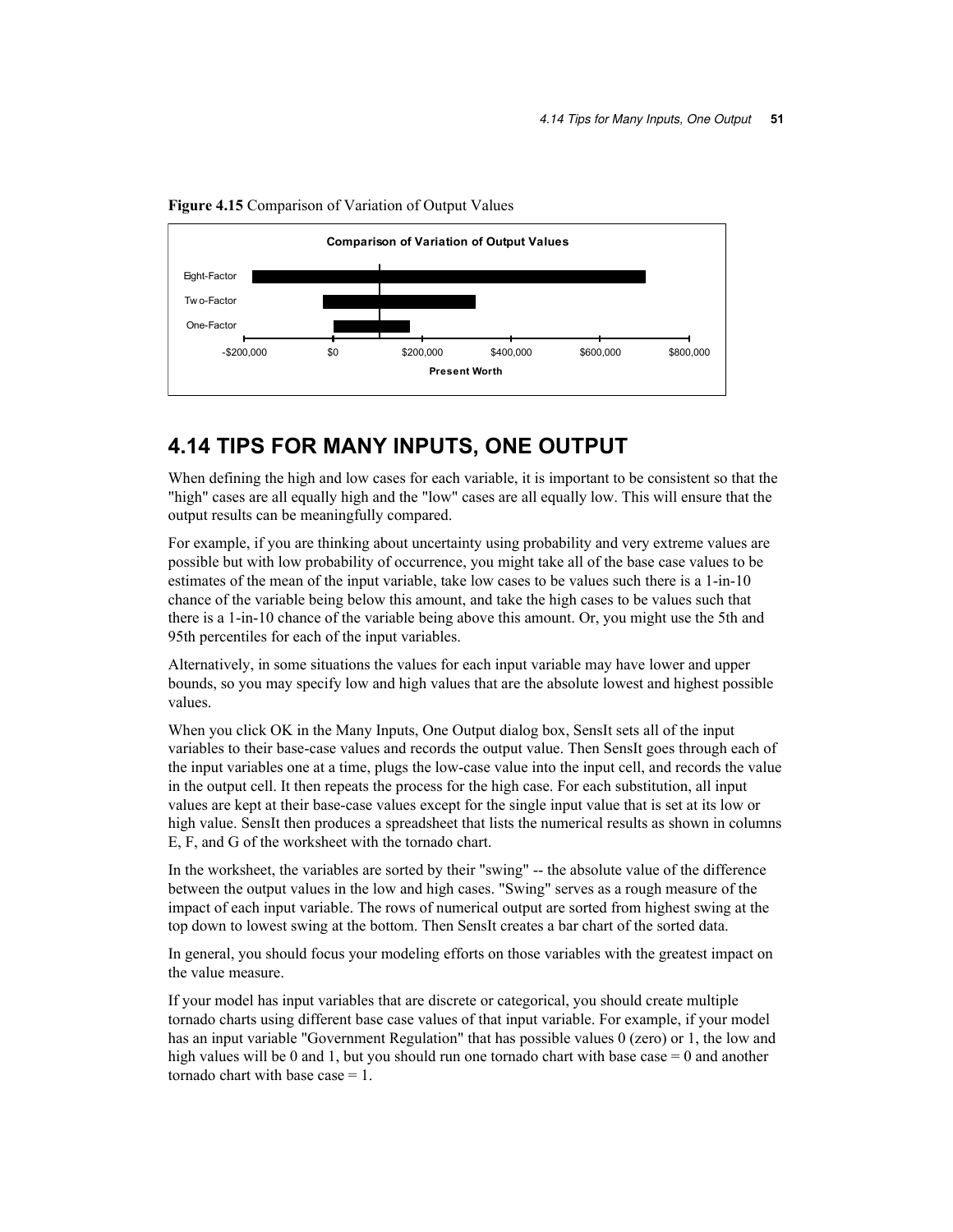## **4.15 INTERPRETATION OF PERCENT SWING^2**

A tornado chart displays the results of single-factor sensitivity analysis for an alternative. For a risk averse decision maker, the certain equivalent of an alternative is less than the expected value (i.e., probability-weighted average) of the payoff distribution. Each Percent Swing^2 value indicates how the difference between the expected value and the certain equivalent is affected by the uncertainty of a specific input variable. These approximations are based on the following assumptions:

1. Exponential Utility. The decision maker's attitude toward risk is described by an exponential utility function, with a Risk Tolerance parameter indicating the degree of risk aversion. In this case the certain equivalent of a payoff distribution can be approximated by

Certain Equivalent = Expected Value – Variance/(2\*Risk Tolerance)

 The variance of each input variable contributes to the variance of the payoff distribution, which determines how much the certain equivalent is less than the expected value.

- 2. Independence. The input variables should be probabilistically independent, in which case the variance of the payoff distribution is the sum of the variances of the input variables (for small variations and perhaps a weighted sum, depending on the payoff model). This assumption of independence is also necessary for single-factor sensitivity analysis to provide meaningful information.
- 3. Symmetric Probability Distributions. The approximation of certain equivalent based on the variance is most accurate for uncertain input assumptions specified by symmetric, bell-shaped probability density functions. As an example, for an input distribution that has a normal probability distribution, the standard deviation is proportional to the width (high extreme minus low extreme) specified as inputs to the single-factor sensitivity analysis, and the variance is proportional to the width squared. For an unbounded symmetric probability distribution, the extremes are often specified using the 0.05 and 0.95 fractiles or the 0.10 and 0.90 fractiles.

For a more extensive discussion, see McNamee and Celona (2001).

## **4.16 ACKNOWLEDGEMENT**

The original version of SensIt was written using the Excel 4 XLM macro programming language by Mike Middleton of the University of San Francisco and Jim Smith of Duke University. During 2005-2020, Mike Middleton used the Excel VBA programming language to rewrite the original version, and he added spider charts and two-factor tornado charts.